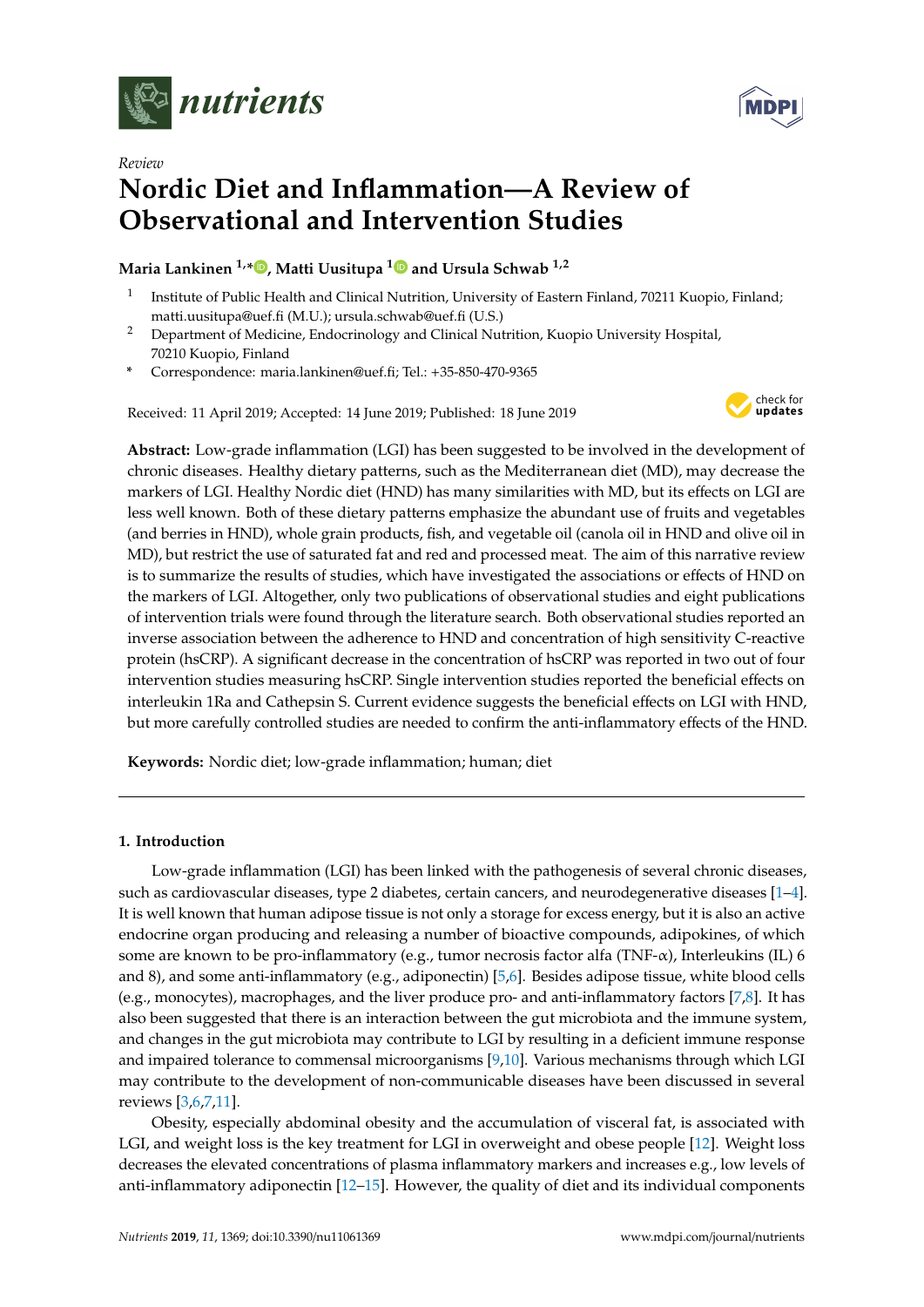may also affect the concentrations of inflammatory markers, regardless of weight loss [\[12\]](#page-9-10). Especially the Mediterranean diet and some other healthy dietary patterns have been shown to decrease the markers of LGI [\[16](#page-9-12)[,17\]](#page-9-13). Those dietary patterns have been characterized as plant food based ones (mostly fruit, vegetables and whole grain, and with a little red meat) [\[16\]](#page-9-12).

Healthy Nordic diet (HND) has many similarities with the Mediterranean diet [\[18\]](#page-9-14). Both dietary patterns emphasize the abundant use of fruits and vegetables, whole grain products, and fish, but will restrict the use of saturated fat (milk fat) and red and processed meat. Olive oil is an important source for unsaturated fat in the Mediterranean diet, whereas canola oil is used in the HND. The HND includes also local berries, like bilberries, lingonberries, and strawberries [\[18\]](#page-9-14). There is some variation in the HND between the different Nordic countries and regions, e.g., in consumed fish species and types of berries, fruits, vegetables, and bread.

Recently, Kaluza and colleagues developed a questionnaire-based Anti-Inflammatory Diet Index (AIDI), which could predict systemic chronic inflammation in the Nordic population [\[19\]](#page-10-0). It was based on a 123-item food frequency questionnaire among 3503 women with high sensitivity C reactive protein (hsCRP) plasma concentration <20 mg/L. Altogether, 20 foods were statistically significantly related to hsCRP. Foods with anti-inflammatory potential were fruits and vegetables, tea, coffee, whole-grain bread, breakfast cereal, low-fat cheese, chocolate, dried fruits, herbal tea, olive and canola oils, legumes, nuts, linseeds, red wine, and beer. Foods with pro-inflammatory potential were unprocessed red meat, processed meat, organ meat, chips, and soft-drink beverages. This study did not investigate the complete dietary pattern, but hypothesized that these foods might be related to LGI, especially in the Nordic population.

The aim of this narrative review is to summarize the results of studies, which have investigated the associations or the effects of the HND on markers of LGI in observational and intervention studies, respectively. There are several different biomarkers that are used for assessing LGI in dietary studies. In these studies, the markers have been CRP, hsCRP, IL-6, IL-1 Ra, leptin, high-molecular weight adiponectin, TNF-α, IL-1β, IL-10, TNF RII, and Chatepsin S. Furthermore, inflammation on the level of expression of genes that are linked to inflammation in adipose tissue and peripheral blood mononuclear cells (PBMC) is an interesting approach to examine the impact of diet on LGI in the target tissues [\[20](#page-10-1)[,21\]](#page-10-2).

## **2. Methods**

We carried out a literature search of the Nordic diet and LGI and related biomarkers in PubMed. We used the following search term: (Nordic diet OR Baltic sea diet) AND (inflammation OR biomarker OR metabolomics) AND human NOT animal. The search was performed until the 30th of April 2019 and it gave, altogether, 38 publications. Relevant articles were selected based on the review of the abstracts (Figure [1\)](#page-4-0). All of the studies that were related to the topic were included in this review. There were two publications reporting results from observational studies [\[22](#page-10-3)[,23\]](#page-10-4) (Tables [1](#page-2-0) and [2A](#page-3-0)) and three publications from intervention studies from two different interventions, SYSDIET [\[20,](#page-10-1)[24\]](#page-10-5) and New Nordic Diet [\[25\]](#page-10-6) (Figure [1,](#page-4-0) Tables [1](#page-2-0) and [2B](#page-3-0)). In addition, we included three intervention studies that reported the effects of the HND on LGI related markers, but were not encompassed by the search. They were the NORDIET intervention [\[26,](#page-10-7)[27\]](#page-10-8) and the New Nordic Diet intervention [\[28\]](#page-10-9). We also included the SYSDIMET intervention trial, which included three key Nordic food items, i.e., fatty fish, bilberries, and whole grain rye products in line with HND pattern [\[29\]](#page-10-10) and new publication from the SYSDIET study samples investigating gene-expression in PBMCs [\[30\]](#page-10-11). Altogether, there were two publications from three observational studies and eight publications from four intervention studies (Figure [1,](#page-4-0) Tables [1](#page-2-0) and [2\)](#page-3-0).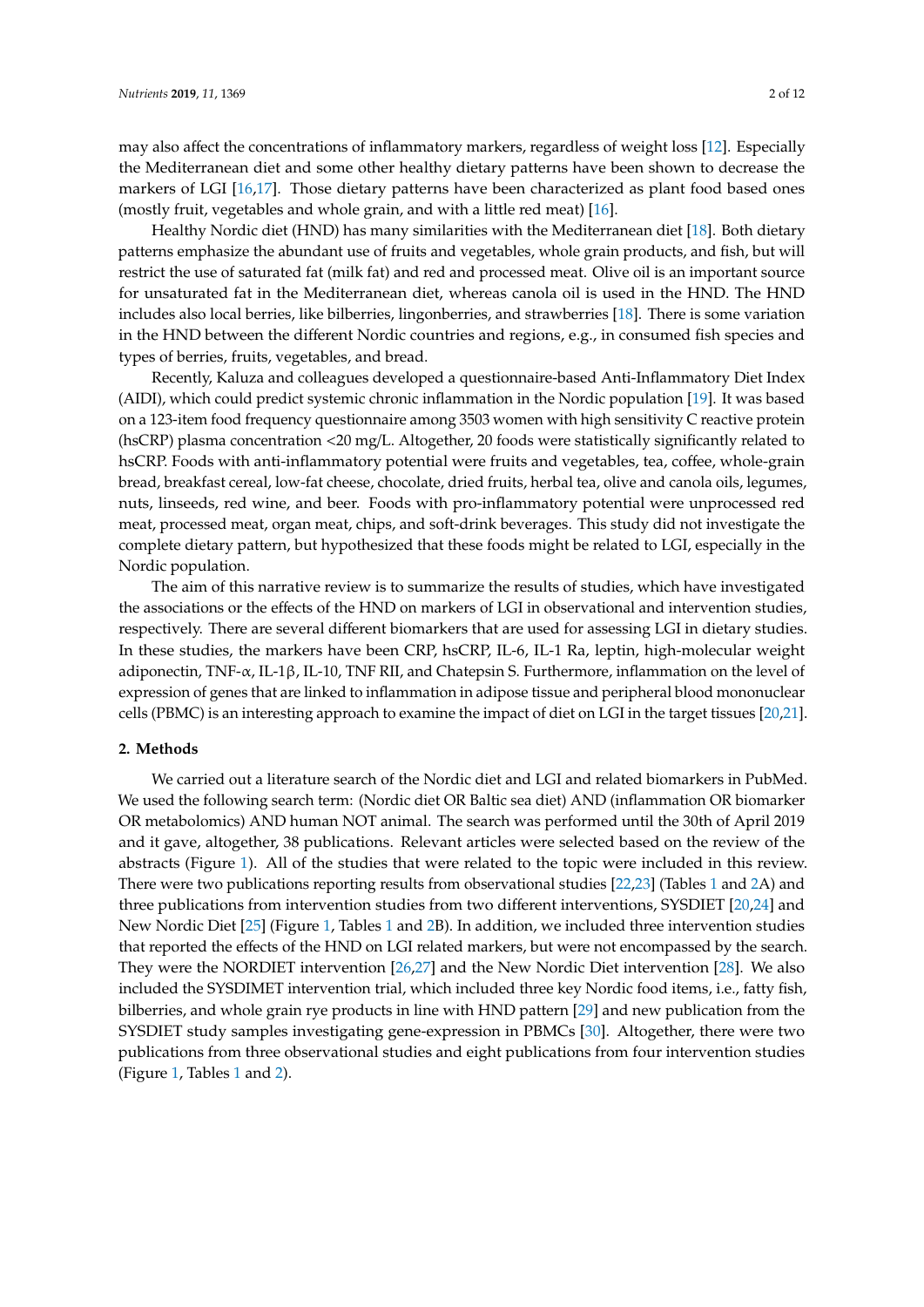| <b>References</b> | <b>Years of Data Collection</b> | <b>Study Design</b>                      | Name of the Study               | Country | Population                                                                            |
|-------------------|---------------------------------|------------------------------------------|---------------------------------|---------|---------------------------------------------------------------------------------------|
|                   |                                 |                                          |                                 |         | $n = 4579$                                                                            |
| [22, 23]          | 2007                            | Observational study                      | <b>DILGOM</b>                   | Finland | A representative sample of the Finnish population<br>in 5 large study areas           |
| [22, 23]          | 2001-2004                       | Observational study                      | the Helsinki Birth Cohort Study | Finland | $n = 1911$                                                                            |
|                   |                                 |                                          |                                 |         | Helsinki University Central Hospital area                                             |
|                   |                                 |                                          |                                 |         | $n = 5180$                                                                            |
| $[22]$            | 2000-2001                       | Observational study                      | Health 2000 Survey              | Finland | A representative sample of the Finnish population<br>from 80 health service districts |
| [20, 24, 30]      | 2009-2010                       | <b>RCT</b><br>multicenter<br>18-24 weeks | <b>SYSDIET</b>                  | Denmark | $n = 166$                                                                             |
|                   |                                 |                                          |                                 | Finland | men and women with features of MetS                                                   |
|                   |                                 |                                          |                                 | Iceland | mean age 55 years                                                                     |
|                   |                                 |                                          |                                 | Sweden  | mean BMI 31.6 $\text{kg/m}^2$                                                         |
| [25, 28]          | 2010-2011                       | <b>RCT</b><br>26 weeks                   | New Nordic Diet                 | Denmark | $n = 147$                                                                             |
|                   |                                 |                                          |                                 |         | centrally obese men and women                                                         |
|                   |                                 |                                          |                                 |         | mean age 42 years                                                                     |
|                   |                                 |                                          |                                 |         | mean BMI 30.2 $\text{kg/m}^2$                                                         |
| [26, 27]          | 2007-2008                       |                                          | <b>NORDIET</b>                  | Sweden  | $n = 86$                                                                              |
|                   |                                 | <b>RCT</b>                               |                                 |         | mildly hypercholesterolaemic men and women                                            |
|                   |                                 | 6 weeks                                  |                                 |         | mean age 53 years                                                                     |
|                   |                                 |                                          |                                 |         | mean BMI 26.5 kg/m <sup>2</sup><br>$n = 104$                                          |
| $[29]$            | 2008-2009                       | <b>RCT</b><br>12 weeks                   | <b>SYSDIMET</b>                 | Finland | men and women with features of MetS                                                   |
|                   |                                 |                                          |                                 |         | mean age 59 years                                                                     |
|                   |                                 |                                          |                                 |         | mean BMI 31.1 kg/m <sup>2</sup>                                                       |
|                   |                                 |                                          |                                 |         |                                                                                       |

**Table 1.** Characteristic of studies investigating association or effect of the Healthy Nordic diet (HND) on low-grade inflammation (LGI).

<span id="page-2-0"></span>DILGOM, The Dietary, Lifestyle and Genetic Determinants of Obesity and Metabolic Syndrome study; MetS, Metabolic syndrome; RCT, Randomized controlled trial, BIM, Body Mass Index.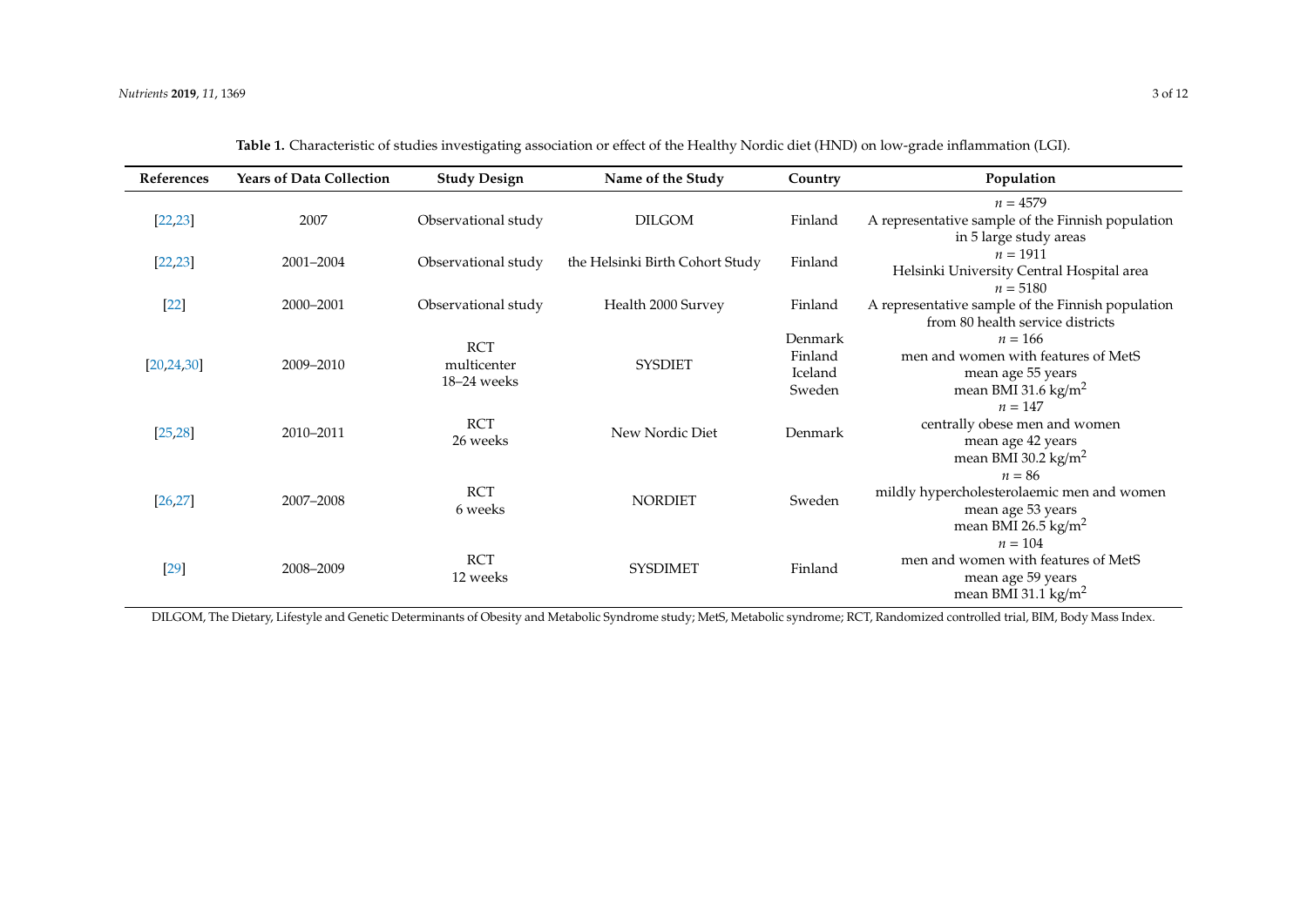**Table 2.** Observational studies investigating association between the Nordic diet and inflammatory markers (**A**) and intervention studies investigating effects of the Nordic Diet on inflammatory markers (**B**).

|     | Reference | <b>Study Name</b>                                                                                                                                                        | Dietary Intake                                                                                                                          | Inflammatory<br>Markers/Measurements<br><b>Related to Inflammation</b> | <b>Main Results</b>                                                                                                                                                                                                                                                                                                                              |
|-----|-----------|--------------------------------------------------------------------------------------------------------------------------------------------------------------------------|-----------------------------------------------------------------------------------------------------------------------------------------|------------------------------------------------------------------------|--------------------------------------------------------------------------------------------------------------------------------------------------------------------------------------------------------------------------------------------------------------------------------------------------------------------------------------------------|
| (A) | $[23]$    | FFQ was used to measure dietary intake<br>DILGOM study ( $n = 4$ 579); Helsinki<br>over the past year and to calculate the<br>Birth Cohort Study ( $n = 1911$ )<br>BSDS. |                                                                                                                                         | leptin, HMW-adiponectin,<br>TNF-alfa, IL-6, and hsCRP.                 | An inverse association between the BSDS and hsCRP concentration in both<br>studies ( $p < 0.01$ ). No association with other inflammatory markers. In the<br>DILGOM study HMW-adiponectin had inverse association with BSDS.                                                                                                                     |
|     | $[22]$    | DILGOM ( $n = 4776$ ); Health 2000<br>Survey ( $n = 5180$ ); Helsinki Birth<br>Cohort Study ( $n = 1972$ )                                                               | FFQ was used to measure dietary intake<br>over the past year and to calculate the<br>BSDS.                                              | hsCRP                                                                  | The risk of elevated hsCRP concentration was lower among men (OR 0.58,<br>$p = 0.004$ ) and women (OR 0.73, $p = 0.001$ ) in the highest BSDS quintile<br>than among those in the lowest BSDS quintile.                                                                                                                                          |
|     | Reference | <b>Study Name</b>                                                                                                                                                        | Study Groups (n) and Duration of the<br>Intervention                                                                                    | Inflammatory<br>Markers/Measurements<br>Related to Inflammation        | <b>Main Results</b>                                                                                                                                                                                                                                                                                                                              |
| (B) | $[24]$    | $(1)$ HND $(n = 96)$<br><b>SYSDIET</b><br>(2) Control (average Nordic diet)<br>6 study centers in Nordic countries<br>$(n = 70)$ 18-24 weeks                             |                                                                                                                                         | IL-1Ra, IL-1β, IL10, TNF<br>RII, hsCRP                                 | IL-1 Ra increased in the Control group. No differences between the groups<br>in the other markers.                                                                                                                                                                                                                                               |
|     | $[20]$    | <b>SYSDIET</b><br>(3 centers out of 6)                                                                                                                                   | $(1)$ HND $(n = 31)$<br>(2) Control ( $n = 25$ ) 18–24 weeks                                                                            | Gene expression in<br>subcutaneous adipose<br>tissue                   | Gene expression of inflammation related genes was reduced in the HND<br>group compared with the Control group.                                                                                                                                                                                                                                   |
|     | $[30]$    | <b>SYSDIET</b><br>(3 centers out of 6)                                                                                                                                   | $(1)$ HND $(n = 42)$<br>(2) Control ( $n = 26$ ) 18–24 weeks                                                                            | Gene expression in<br>peripheral blood<br>mononuclear cells            | Pathways and processes involved in the immune response were<br>down-regulated in the HND group.                                                                                                                                                                                                                                                  |
|     | $[28]$    | New Nordic Diet                                                                                                                                                          | $(1) NND (n = 91)$<br>(2) ADD ( $n = 56$ ) 26 weeks                                                                                     | <b>CRP</b>                                                             | CRP decreased in the NND group ( $p = 0.007$ ). The decrease of CRP<br>attenuated, but remained significant after adjusting for the weight loss<br>$(p = 0.043)$ . The loss of body weight during the intervention was greater<br>( $p < 0.001$ ) in the NND group (~4.74 $\pm$ 0.48 kg) than in the ADD group<br>$(-1.52 \pm 0.45 \text{ kg}).$ |
|     | $[25]$    | Subset of New Nordic Diet                                                                                                                                                | $(1) NND (n = 43)$<br>(2) ADD $(n = 21)$ 26 weeks                                                                                       | CRP, TNF- $\alpha$                                                     | No significant changes in the whole population, but in women CRP<br>concentration decreased 40% in the NDD group ( $p < 0.01$ ). The model was<br>not adjusted by weight loss. The loss of body weight during the<br>intervention was greater in NDD than ADD ( $p < 0.01$ ).                                                                    |
|     | [26, 27]  | <b>NORDIET</b>                                                                                                                                                           | $(1)$ HND $(n = 44)$<br>(2) Control $(n = 42)$ 6 weeks                                                                                  | CRP, Cathepsin S                                                       | No change in CRP. Level of Cathepsin S was decreased in the HND group<br>compared with the Control group ( $p = 0.003$ ). The difference remained<br>significant after adjusting for baseline Cathepsin S level, but not after<br>adjusting for change in weight or LDL cholesterol concentration.                                               |
|     | $[29]$    | <b>SYSDIMET</b>                                                                                                                                                          | (1) Healthy Diet rich in whole grain, fatty<br>fish and bilberries<br>(2) Whole Grain Enriched Diet (WGED)<br>(3) Control Diet 12 weeks | hsCRP, TNF- $\alpha$ , IL-6,<br>IL1Ra, SAA, CCL5,<br>sICAM-1 and MIF   | Plasma hsCRP concentration decreased in the WGED and Healthy Diet<br>groups ( $p < 0.01$ and $p < 0.05$ , respectively) and the change in hsCRP in the<br>WGED group was significantly different from that in the control group<br>$(p < 0.05)$ . No changes in other inflammatory markers.                                                      |

<span id="page-3-0"></span>ADD, average Danish diet; BSDS, Baltic See Dietary Score; CCL5, chemokine (C-C motif) ligand 5; CRP, C-reactive protein; FFQ, food frequency questionnaire; HND, Healthy Nordic Diet; HMW-adiponectin, high molecular weight adiponectin; hsCRP, high sensitivity C-reactive protein; IL, interleukin; IL1Ra, Interleukin 1 receptor antagonist; MIF, macrophage migration inhibitory factor; NND, new Nordic Diet, SAA, serum amyloid A; sICAM-1, soluble intercellular cellular adhesion molecule-1; TNF-α, tumor necrosis factor alfa; TNF RII, tumor necrosis factor receptor II, WGED, Whole Grain Enriched Diet.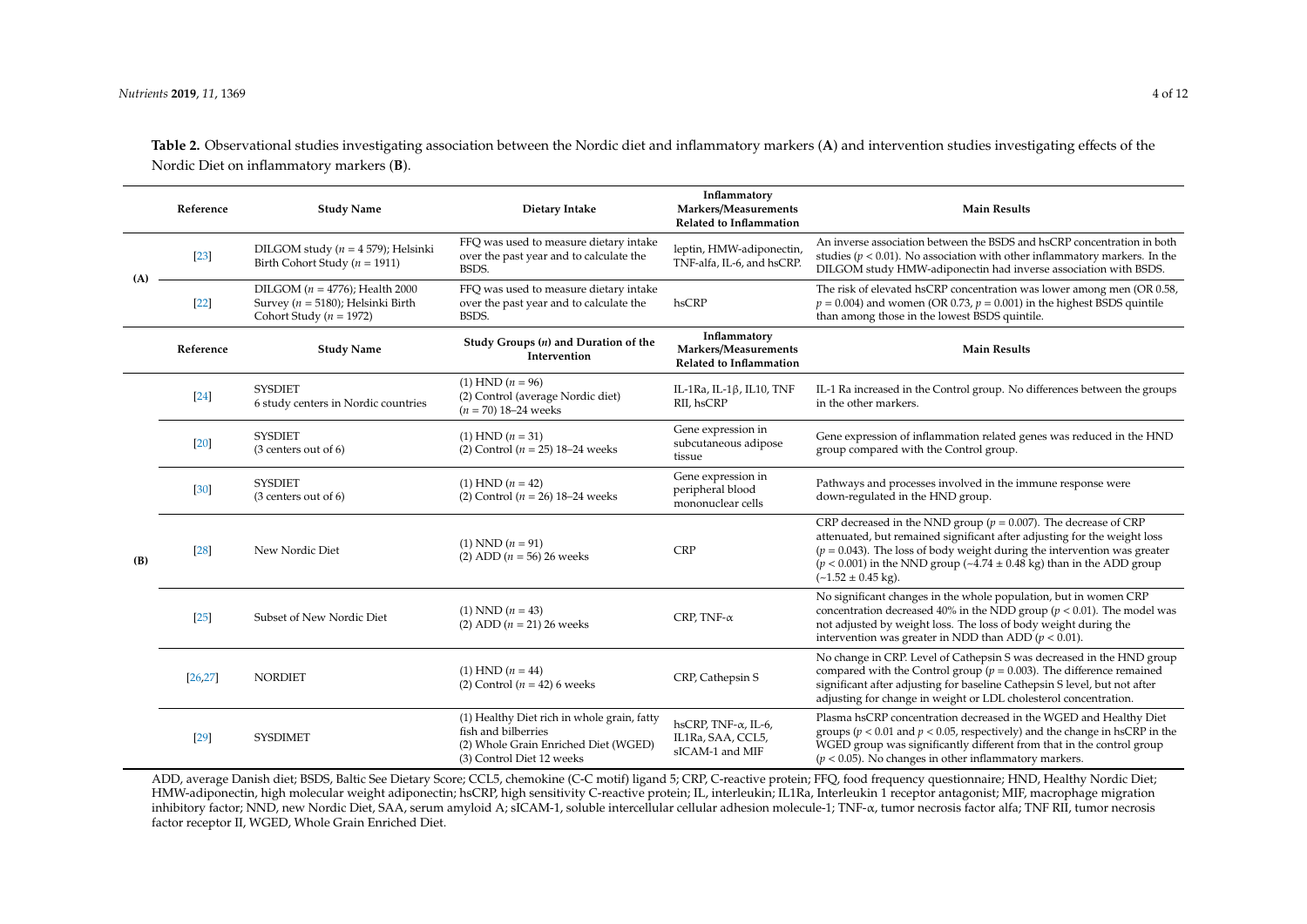<span id="page-4-0"></span>

**Figure 1.** Procedure for selection of articles. **Figure 1.** Procedure for selection of articles.

#### **3. HND and LGI in Observational Studies**

Thus far, there are two observational studies (including data from three cohorts) investigating the association between the HND (named as the Baltic Sea Diet in these studies, which corresponds the same as HND) and LGI. Those studies have consistently shown an inverse association between the HND and hsCRP (Table 2A).

The association between the HND and inflammatory markers was independently investigated in two large cross-sectional studies in Finnish participants: in the DIetary, Lifestyle, and Genetic determinants of Obesity and Metabolic syndrome (DILGOM) study (*n* = 4579), and in the Helsinki Birth Cohort Study (HBCS, *n* = 1911) [23]. In both studies, the participants filled in a standardized and validated food frequency questionnaire (FFQ) that was designed to measure the habitual diet over the previous 12 months. Baltic Sea Dietary Score (BSDS), which reflects the HND (score from 0 to 25), was calculated based on the FFQ, and it included nine dietary features: (1) Nordic fruits (apples, pears, and berries); (2) Nordic vegetables (tomatoes, cucumber, leafy vegetables, roots, cabbages, peas); (3) Nordic cereals (rye, oat, and barley); (4) low-fat and fat-free milk; (5) Nordic fish (salmon and freshwater fish); (6) ratio of PUFA to SFA and trans-fatty acids; (7) low intake of red and processed meat; (8) total fat (as % of total energy); and, (9) moderate or low intake of alcohol. The higher the BSDS the better the adherence to the HND. LGI was measured using the following inflammatory markers: leptin, high-molecular weight (HMW) adiponectin, TNF-alfa, IL-6, and hsCRP. In the Determinants of Obesity and Metabolic Syndrome (DILGOM) study, hsCRP concentrations inversely associated with the BSDS  $(p < 0.01)$  in all adjusted models, which included relevant confounding factors, such as age, sex, energy intake, education, smoking, physical activity, waist circumference, medication for diabetes, and the use of statins. Participants' mean concentration of hsCRP was 1.14 mg/L in the lowest BSDS quintile and 1.03 mg/L in the highest BSDS quintile. Unexpectedly, HMW-adiponectin concentrations also inversely associated with the BSDS ( $p < 0.05$ ). Adjustments for the above-mentioned confounding factors strengthened this association ( $p < 0.01$ ). Other measured inflammatory markers did not associate with BSDS in the DILGOM study. Alcohol intake was the only component that significantly associated with the HMW-adiponectin concentrations of the single BSDS components. Participants with a high intake of alcohol had higher HMW-adiponectin concentration than individuals with low alcohol intake  $(p < 0.001)$ . This finding is consistent with earlier findings that were related to alcohol consumption and adiponectin [\[31\]](#page-10-21). In the HBCS, the hsCRP inversely associated with the BSDS in all adjusted models ( $p < 0.01$ ). Other measured inflammatory markers did not associate with BSDS in the HBCS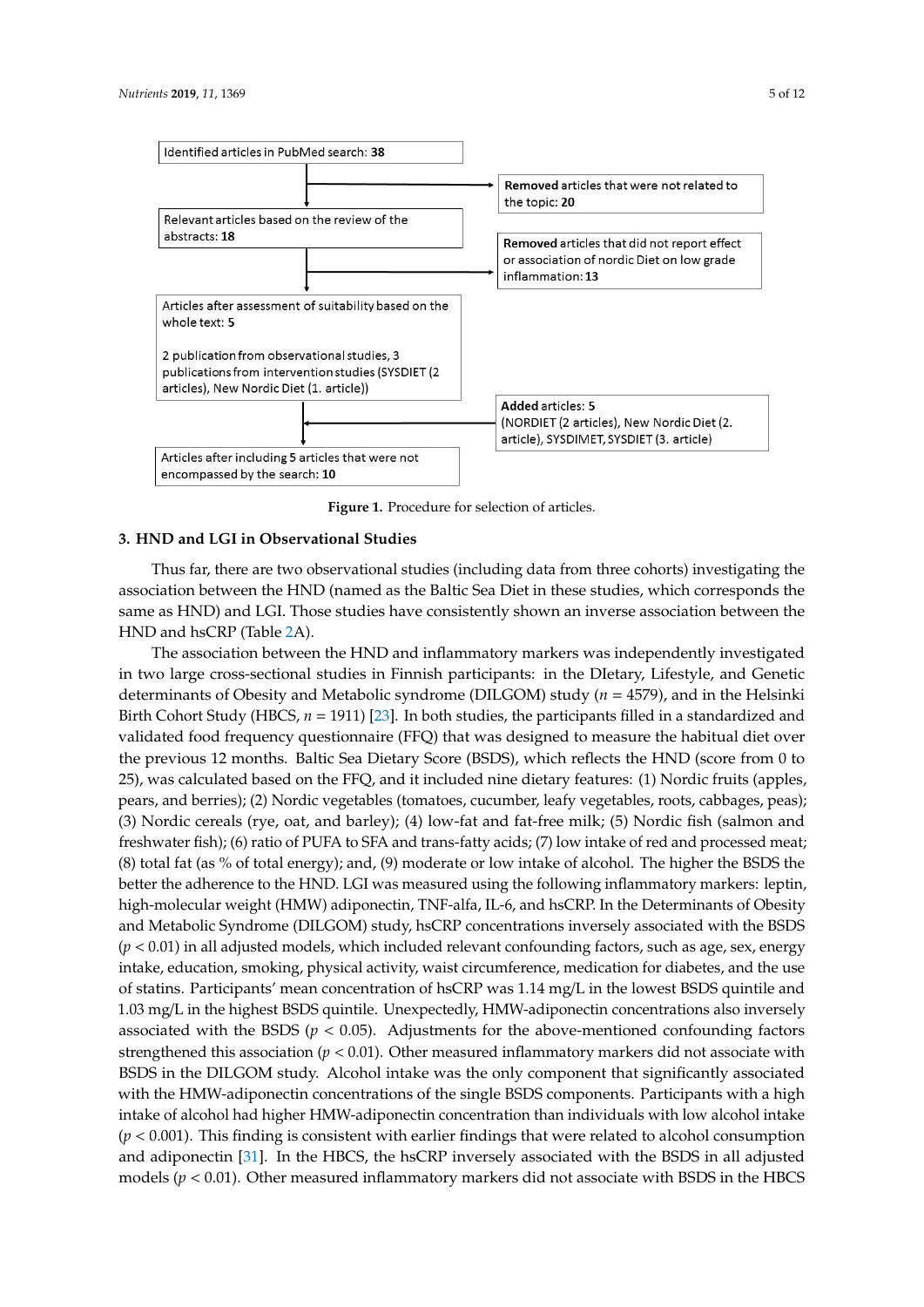study. Among the single BSDS components, the higher intake of Nordic fruits, berries, and cereals, and the lower intake of red and processed meat and moderate alcohol intake significantly associated with lower hsCRP concentrations in both of the studies.

Both the DILGOM and the HBCS study were included among the Health 2000 Survey in the meta-analysis investigating associations with BSDS and cardiometabolic risk factors, including hsCRP [\[22\]](#page-10-3) (Table [2A](#page-3-0)). In this meta-analysis, the risk of elevated hsCRP concentration was lower both among men (OR 0.58, 95% CI 0.43, 0.78) and women (OR 0.73, 95% CI 0.58, 0.91) in the highest BSDS quintile than among those in the lowest BSDS quintile.

In summary, it has been consistently shown that a high adherence to the HND lowers the risk of low-grade inflammation, but, so far, the studies are scarce and only conducted among Finns.

## **4. Nordic Diet and LGI in Randomized Dietary Trials**

#### *4.1. Studies Including Selected Key Components of the HND*

Only three intervention studies have investigated the effects of the HND pattern on LGI (Table [2B](#page-3-0)). Furthermore, the effect of the selected key components of the HND on LGI has been studied in several randomized dietary trials. For example, bilberries, which are rich in phenolic compounds [\[32\]](#page-10-22) and commonly used in the Nordic countries, decreased the inflammatory score, which was calculated based on concentrations of hsCRP, IL-6, IL-12 and LPS, during the 8-week intervention period [\[33\]](#page-10-23). We investigated the effect of low insulin response grain products (including rye bread, sourdough whole grain wheat bread, and dark pasta), fatty fish, and bilberries on several inflammatory markers in the SYSDIMET intervention [\[29\]](#page-10-10). Altogether, 104 participants with characteristics of metabolic syndrome who had completed the study were analyzed. The study participants were randomized for 12 weeks into one of three dietary groups: (1) a Healthy Diet group (included whole grain and low insulin response grain products, fish and bilberries), (2) Whole Grain Enriched Diet group (WGED), and (3) control diet group (included refined cereal products and limited fish and berry consumption). HsCRP, TNF-α, IL-6, IL1Ra serum amyloid A (SAA), chemokine (C-C motif) ligand 5 (CCL5), soluble intercellular cellular adhesion molecule-1 (sICAM-1), and macrophage migration inhibitory factor (MIF) were measured as markers of LGI before and after the intervention. There were no significant differences in the changes in these inflammatory markers, except in hsCRP in the participants, who did not use statins during the intervention. The plasma hsCRP concentrations decreased in individuals following the WGED and Healthy Diet interventions (*p* < 0.01 and *p* < 0.05, respectively) and the change in hsCRP in the WGED group was significantly different from that in the control group (*p* < 0.05) (Figure [2\)](#page-6-0). Interestingly, after the intervention, hsCRP was at the same level as in statin users, who had low levels already in the onset of the study (Figure [2\)](#page-6-0).

The effect of a prudent low-fat breakfast (based on Nordic foods) as compared with usual breakfast was studied in a parallel controlled 12-week study with 79 healthy overweight [\[34\]](#page-10-24). The prudent breakfast included oat bran porridge with low-fat milk or yogurt, bilberry or lingonberry jam, whole grain bread, low-fat spread (high in PUFA), poultry or fatty fish, and fruit or berries. Foods were provided *ad libitum*. CRP and TNF-R2 was significantly decreased by the prudent breakfast when compared with the control breakfast  $(p < 0.005)$ . The percentual changes in CRP and TNF-R2 between baseline and 12 weeks were +37% for the control breakfast and −30% for the prudent breakfast, and +9% for the control breakfast and +2% for the prudent breakfast, respectively. There were no changes in body weight, but sagittal abdominal diameter, which is a marker of visceral fat, was reduced in the prudent breakfast group.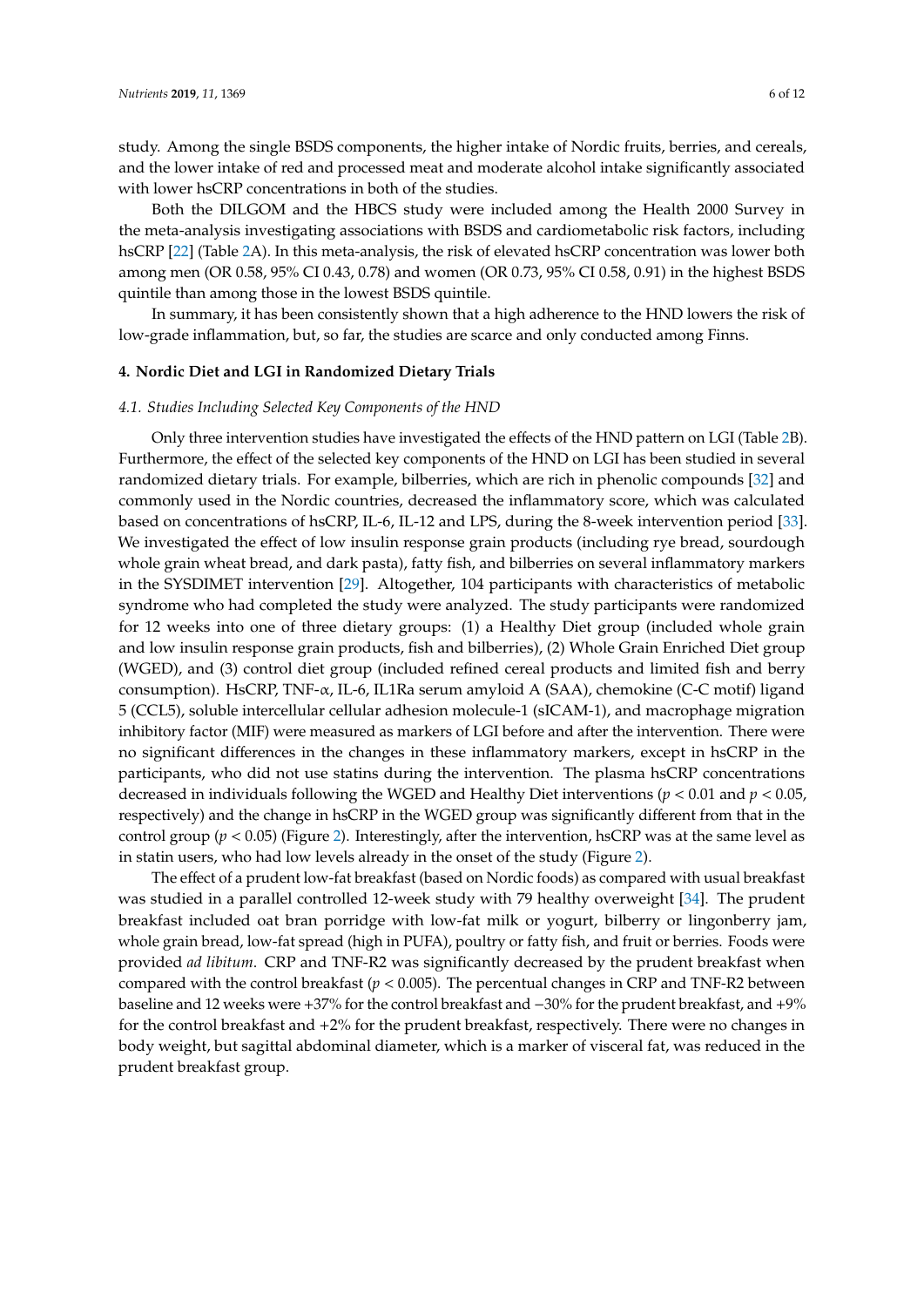<span id="page-6-0"></span>

(hsCRP) according to study group in the participants not using statins during the SYSDIMET intervention [\[29\]](#page-10-10). (**a**) White bars represent hsCRP concentrations at baseline and black bars after a 12 week consumption of HND ( $n = 27$ ), Whole Grain Enriched Diet (WGED) ( $n = 24$ ) or control diet  $(n = 25)^{*} p < 0.05$  and \*\*  $p < 0.001$  for baseline vs. week 12 in Student's paired test. (b)  $p = 0.04$  for the group effect in general linear model univariate analysis. \*  $p < 0.05$  for the difference between WGED and control groups after Bonferroni correction for multiple comparisons. Values are median and interquartile range (IQR).  $\overline{Q}$ **Figure 2.** Plasma concentrations (**a**) and relative changes (**b**) of high sensitivity C-reactive protein

## interquartile range (IQR). *4.2. HND in Controlled Dietary Trials*

The effect of the HND pattern on LGI has been investigated in three randomized controlled trials The above and the parallel parallel controlled 12-week study with 2-week study with  $\sim$  19 healthy  $\sim$  19 healthy Intervention With Shop Model (SHOPUS), the objective was to investigate whether the *ad libitum* New Nordic Diet (NND) versus Average Danish Diet (ADD) in adults (18–65 y) with central obesity and components of the metabolic syndrome could reduce body weight and improve the risk markers of the metabolic syndrome, type 2 diabetes, and cardiovascular diseases [\[25,](#page-10-6)[28\]](#page-10-9). The NND included foods as fruits and vegetables (especially berries, cabbages, root vegetables, and legumes), potatoes, fresh herbs, wild plants, and mushrooms, nuts, whole grain, meats from livestock and game, fish and shellfish, and seaweed [\[35\]](#page-11-0). The control ADD was the diet that was typically eaten by the adult Danish population. The decrease in energy intake and weight loss was greater in the NND group as compared with the ADD group. The plasma CRP concentration decreased in the NND group (*p* = 0.007) [\[27\]](#page-10-8). The decrease of CRP attenuated, but remained significant after  $(n = 64)$ , and it did not change significantly [25]. It is worth knowing that these beneficial results were not sustained in the follow-up of the study [36]. However, higher compliance with NND after the active intervention was associated with less body weight regain [36]. adjusting for weight loss ( $p = 0.043$ ). TNF- $\alpha$  was measured for the subset of the study population

In the NORDIET trial, 88 normal to slightly overweight hyperlipidemic men and women were randomly assigned to *ad libitum* Nordic prudent diet or a control (habitual) diet for six weeks [26,27]. Altogether, 86 participants completed the study with measurements of circulating CRP and cathepsin S levels. Similarly as in the SHOPUS study, the body weight decreased in the HND group as compared with the controls, despite the *ad libitum* nature of the HND diet. Cathepsin S is a proteolytic enzyme that has been associated with LGI [37,38]. Compared with a habitual control diet, the HND decreased cathepsin S levels ( $p = 0.03$ ). However, the decrease was not significant after adjusting for change in body weight and LDL-cholesterol concentration, which may indicate that the decrease of the level of S cathepsin was mediated by weight loss or lowered LDL cholesterol concentration. There were no changes in CRP ( $p = 0.40$ ) [26].

In the SYSDIET study [24], altogether 200 middle-ag[ed in](#page-10-5)dividuals with characteristics of metabolic syndrome and impaired fasting glucose/glucose intolerance were randomized into a HND group or a control group for 18 to 24 weeks in six study centers in Finland (2), Sweden (2), Denmark (1), and Iceland (1). The diets were isocaloric in order to keep body weight unchanged. HND included whole-grain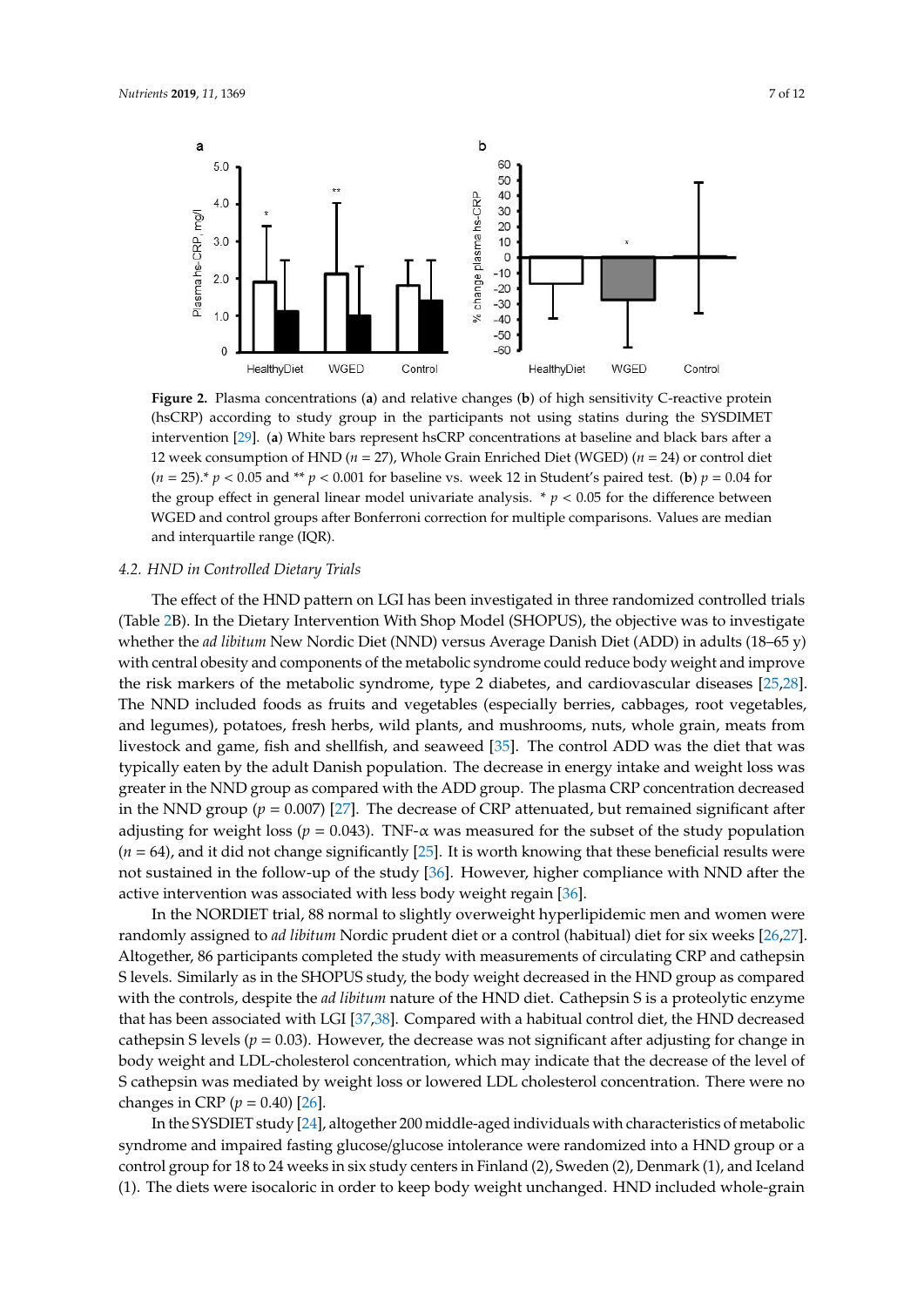products, local berries, fruits and vegetables, canola oil, three fish meals per week and low-fat dairy products. Compliance to diet was monitored by repeated food diaries and serum phospholipid fatty acid profile [\[24\]](#page-10-5), and later on by alcylresorcinols (fiber intake) and serum beta-carotene (intake of vegetables) [\[39\]](#page-11-4). There were more drop-outs in the control group (27% vs. 7.9%), and 96 subjects in the HND group and 70 subjects in the control group completed the study. Some differences in responses to dietary changes were found across different study centers, but, there was an improved lipid profile with HND when compared to control group, and lipid changes and blood pressure reduction were more beneficial in most compliant participants of the HND group when examined in more detail in relation to compliance. No significant changes were found in the weight or glucose tolerance between the study groups. Among the various inflammatory markers examined (hsCRP, IL-1beta, IL-1Ra, IL-6, IL-10, and TNF RII, HMW adiponectin), only IL-1Ra showed a different response between the diets: it increased in the control group while it remained stable in the HND, and at the end of the study a marked difference was seen in IL-1Ra between the groups. The high intake of saturated fatty acids associated with an increase in IL-1Ra, whereas magnesium intake was inversely related to IL-1Ra, but the association with dietary fiber intake was not significant [\[24\]](#page-10-5). These results on IL-1Ra may be of importance, since IL-1Ra is a sensitive marker of insulin resistance and it has been shown to predict type 2 diabetes [\[40\]](#page-11-5). HND tended to increase plasmalogens based on the further analyses of the serum samples from the SYSDIET study, while a decreasing trend was found in ceramides in line with anti-oxidative and anti-inflammatory properties of HND [\[41\]](#page-11-6). Furthermore, in two sub-studies of the SYSDIET, down-regulations of immune response related genes were reported in adipose tissue [\[20\]](#page-10-1) and PBMCs [\[30\]](#page-10-11). Recently, we found associations between dietary fiber intake, serum indole propionate coming from gut, inflammation, and insulin secretion capacity in the study participants of the Finnish Diabetes Prevention Study followed over 10 years. This suggests an intimate role of dietary fiber in the regulation of glucose metabolism and LGI [\[42,](#page-11-7)[43\]](#page-11-8).

#### **5. Discussion**

A Mediterranean type diet, which is much more studied when compared to Nordic diet, has consistently shown to be anti-inflammatory [\[17\]](#page-9-13). Mediterranean and Nordic diets have a lot of common features, including abundant use of fruits and vegetables (and berries in the Nordic Diet), the restricted use of saturated fats (milk fat) and red meat, the use of vegetable oil (olive oil in the Mediterranean diet and canola oil in the Nordic diet), and whole grain products as an important source of dietary fiber [\[19\]](#page-10-0). They both emphasize the consumption of fish. Consumed fish species are a bit different, but the fat quality and quantity is about the same. In the Nordic countries, fish species, such as salmon, rainbow trout, Baltic herring, mackerel, saithe, and cod, are consumed. Olive and canola oils differ a bit according to their fatty acid content. Canola oil has lower amounts of saturated and monounsaturated fatty acids and more n-3 and n-6 polyunsaturated fatty acids when compared with olive oil. Despite some differences in the diets, this review suggests that the HND may also have anti-inflammatory effects. Adherence to the Mediterranean diet has not been easy in other parts of the Western world [\[44\]](#page-11-9). Therefore, it is important to consider local food culture in health promoting food patterns to help in adherence to the diet. Similar to variations in Mediterranean diet by country, there is also some variation in the HND between the different Nordic countries and regions, e.g., in consumed amount and type of fish, berries, fruits, vegetables, and bread. For example, Finns consume more berries and whole grain rye as compared with others [\[45\]](#page-11-10), whereas Icelanders and Norwegians consume more fish. Therefore, the HND is not exactly the same among the reported studies and in multicenter study, such as SYSDIET, there is also variation in the diet within the study.

Overall, currently, it is not possible to draw definite conclusions of anti-inflammatory effects of HND, since there are quite few studies investigating this issue. Furthermore, several different markers of inflammation have been applied in the studies. It might be seen as a strength that favorable effects have been seen in the circulating markers of inflammation as well as in gene expression level in adipose tissue and PBMCs [\[20,](#page-10-1)[30\]](#page-10-11). Recently, Sakhaei et al. published a systematic review and meta-analysis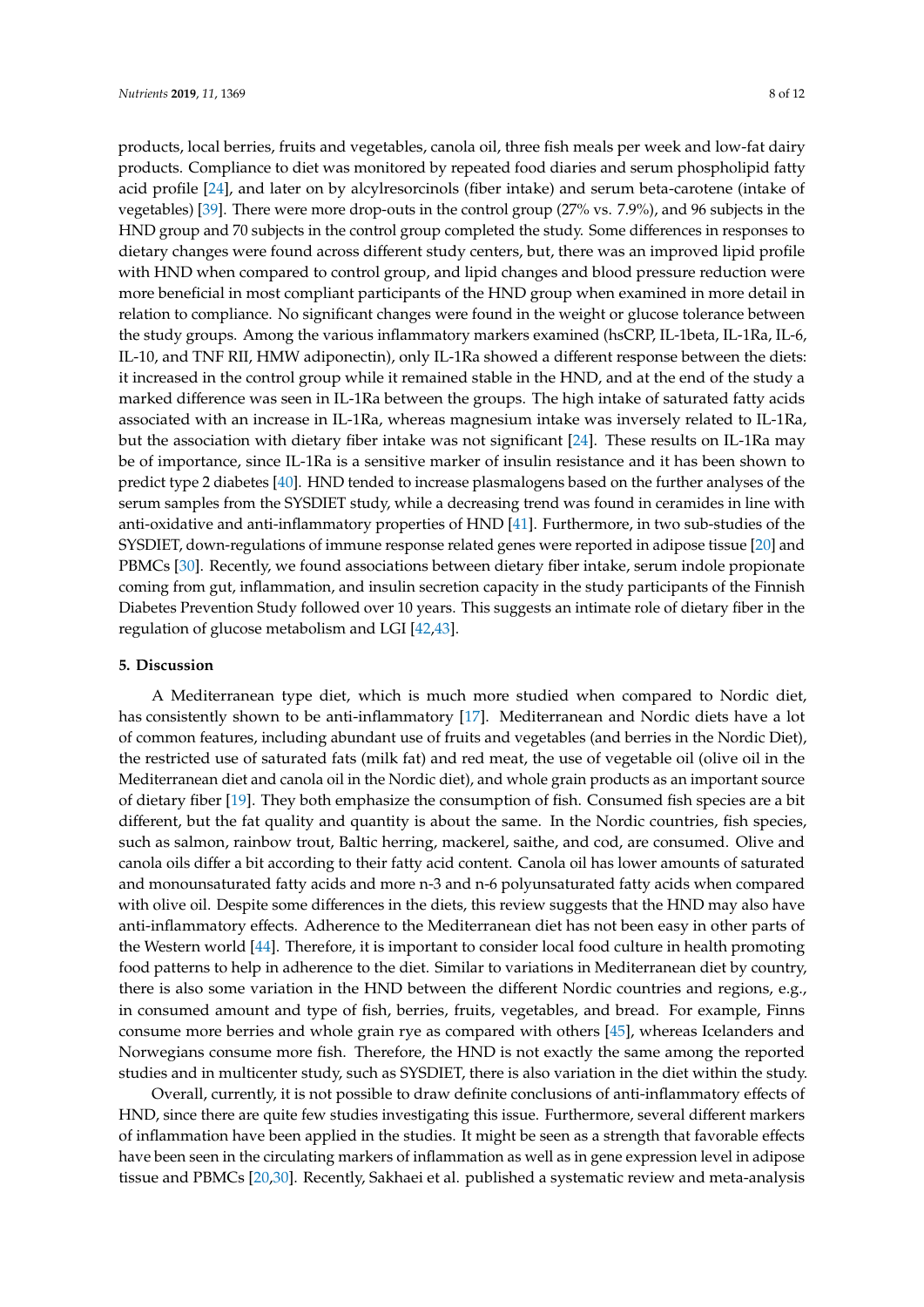of randomized controlled clinical trials with regard to the effects of the HND pattern on circulating inflammatory markers. [\[46\]](#page-11-11). They concluded that adherence to the Nordic diet pattern does not seem to affect circulating CRP, IL-6, and TNF-α. However, this kind of meta-analysis may have limitations due to different study designs and adherence to diets. Other inflammatory markers were not studied in the meta-analysis. The meta-analysis also included a trial in which HND was used as a control diet for a Paleolithic-type diet, which caused greater weight loss when compared with HND [\[47,](#page-11-12)[48\]](#page-11-13). Regarding the study design, that study [\[47](#page-11-12)[,48\]](#page-11-13) did not really measure the effect of HND on LGI.

All of the studies investigating the health effects of HND, and reported in this review, were conducted in the Nordic countries, which enables a reasonable compliance to the HND in the intervention groups. The control diet was usually the average diet in the Nordic countries. However, as seen e.g., in the SYSDIET study [\[24\]](#page-10-5), the people volunteering to these studies are generally more aware of the principles of the healthy diet as average people are. Therefore, the change in diet is not very dramatic in the intervention groups and the control participants may need to worsen their diet. Overall, the change to the HND from a more westernized diet means that the nutrient concentration of the diet becomes higher and the diet becomes closer to the current Nordic recommendation for both the nutrient and food intake level [\[49\]](#page-11-14). This happened indeed e.g., in the SYSDIET study [\[24\]](#page-10-5). Better adherence to HND still increased the differences between HND and the average control diet in the SYSDIET study [\[40\]](#page-11-5).

One limitation in these studies is that there was a significant weight loss during the intervention in some of these [\[26](#page-10-7)[,28\]](#page-10-9). These studies do not make it possible to examine the effects of the dietary composition as such without concomitant weight changes. However, change in body weight may be considered as a natural part of the outcome, as changing to a healthier diet may simultaneously decrease the energy intake and stimulate weight loss. Weight loss makes it harder to interpret the results, but it could be considered in statistical analyses. In some studies, positive effects on inflammatory markers have been seen without weight loss [\[24](#page-10-5)[,29\]](#page-10-10) or a decrease in CRP has remained significant after adjusting for the weight loss [\[28\]](#page-10-9). Another possible weakness in these studies is that LGI has not been a main primary outcome of many of these studies, but still were considered as primary outcomes. Thus, the studies might have been underpowered for LGI, and many participants had low levels of LGI already at the baseline. There are some variations in the characteristics of the participants among the studies e.g., in age, Body Mass Index (BMI), and health status (Table [1\)](#page-2-0), which also may explain the variation in the results. Furthermore, the baseline diet and compliance to the HND might have been varied between the studies.

## **6. Concluding Remarks**

This narrative review overviews and summarizes all the published papers covering the HND and LGI. Only 10 papers describing seven studies were found, including three observational studies and four interventions. The authors are not aware of other reviews investigating this issue in detail. Quite few studies have investigated the effect of HND on LGI so far. Two observational studies have shown an inverse association between the adherence to the HND and concentration of hsCRP. In the intervention studies, a significant decrease in the concentration of hsCRP has been reported in two studies [\[28](#page-10-9)[,29\]](#page-10-10) out of four studies measuring hsCRP [\[24](#page-10-5)[,26](#page-10-7)[,28](#page-10-9)[,29\]](#page-10-10). Furthermore, the HND has had beneficial effects on concentrations of other inflammatory markers, such as IL-1Ra [\[24\]](#page-10-5) and Cathepsin S [\[27\]](#page-10-8), and it has been shown to downregulate the gene expression of inflammation related genes in adipose tissue and PBMC [\[20,](#page-10-1)[30\]](#page-10-11). It is noteworthy that these positive effects have been seen without significant weight loss. These results suggest that the HND may have anti-inflammatory effects, but more carefully controlled studies are needed to confirm the anti-inflammatory effects of the HND.

**Author Contributions:** All authors were involved in the literature research, writing, reviewing, and editing of the manuscript.

**Funding:** This research was funded by the Academy of Finland (ML), grant number 309311.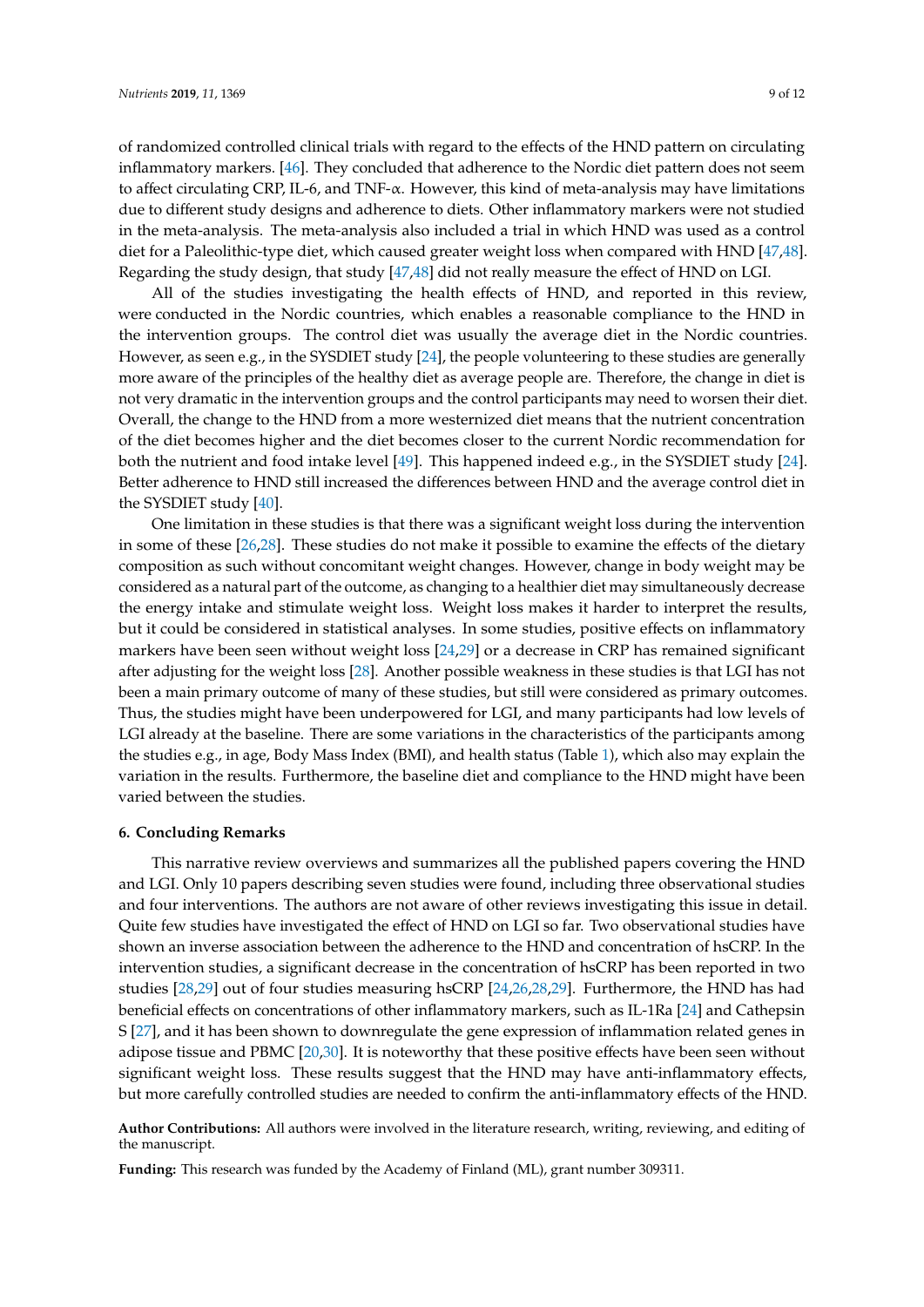**Conflicts of Interest:** The authors declare no conflict of interest.

## **References**

- <span id="page-9-0"></span>1. Hotamisligil, G.S. Inflammation and Metabolic Disorders. *Nature* **2006**, *444*, 860–867. [\[CrossRef\]](http://dx.doi.org/10.1038/nature05485) [\[PubMed\]](http://www.ncbi.nlm.nih.gov/pubmed/17167474)
- 2. Hansson, G.K. Inflammation, Atherosclerosis, and Coronary Artery Disease. *N. Engl. J. Med.* **2005**, *352*, 1685–1695. [\[CrossRef\]](http://dx.doi.org/10.1056/NEJMra043430) [\[PubMed\]](http://www.ncbi.nlm.nih.gov/pubmed/15843671)
- <span id="page-9-8"></span>3. Kern, L.; Mittenbuhler, M.J.; Vesting, A.J.; Ostermann, A.L.; Wunderlich, C.M.; Wunderlich, F.T. Obesity-Induced TNFalpha and IL-6 Signaling: The Missing Link between Obesity and Inflammation-Driven Liver and Colorectal Cancers. *Cancers* **2018**, *11*, 24. [\[CrossRef\]](http://dx.doi.org/10.3390/cancers11010024) [\[PubMed\]](http://www.ncbi.nlm.nih.gov/pubmed/30591653)
- <span id="page-9-1"></span>4. Costantini, E.; D'Angelo, C.; Reale, M. The Role of Immunosenescence in Neurodegenerative Diseases. *Mediat. Inflamm.* **2018**, *2018*, 6039171. [\[CrossRef\]](http://dx.doi.org/10.1155/2018/6039171) [\[PubMed\]](http://www.ncbi.nlm.nih.gov/pubmed/29706800)
- <span id="page-9-2"></span>5. Yudkin, J.S. Adipose Tissue, Insulin Action and Vascular Disease: Inflammatory Signals. *Int. J. Obes. Relat. Metab. Disord.* **2003**, *27* (Suppl. 3), S25–S28. [\[CrossRef\]](http://dx.doi.org/10.1038/sj.ijo.0802496)
- <span id="page-9-3"></span>6. Unamuno, X.; Gomez-Ambrosi, J.; Rodriguez, A.; Becerril, S.; Fruhbeck, G.; Catalan, V. Adipokine Dysregulation and Adipose Tissue Inflammation in Human Obesity. *Eur. J. Clin. Investig.* **2018**, *48*, e12997. [\[CrossRef\]](http://dx.doi.org/10.1111/eci.12997)
- <span id="page-9-4"></span>7. Chmelar, J.; Chung, K.J.; Chavakis, T. The Role of Innate Immune Cells in Obese Adipose Tissue Inflammation and Development of Insulin Resistance. *Thromb. Haemost.* **2013**, *109*, 399–406.
- <span id="page-9-5"></span>8. de Mello, V.D.; Kolehmainen, M.; Pulkkinen, L.; Schwab, U.; Mager, U.; Laaksonen, D.E.; Niskanen, L.; Gylling, H.; Atalay, M.; Rauramaa, R.; et al. Downregulation of Genes Involved in NFkappaB Activation in Peripheral Blood Mononuclear Cells After Weight Loss is Associated with the Improvement of Insulin Sensitivity in Individuals with the Metabolic Syndrome: The GENOBIN Study. *Diabetologia* **2008**, *51*, 2060–2067. [\[CrossRef\]](http://dx.doi.org/10.1007/s00125-008-1132-7)
- <span id="page-9-6"></span>9. Ferreira, C.M.; Vieira, A.T.; Vinolo, M.A.; Oliveira, F.A.; Curi, R.; Martins Fdos, S. The Central Role of the Gut Microbiota in Chronic Inflammatory Diseases. *J. Immunol. Res.* **2014**, *2014*, 689492. [\[CrossRef\]](http://dx.doi.org/10.1155/2014/689492)
- <span id="page-9-7"></span>10. Telle-Hansen, V.H.; Holven, K.B.; Ulven, S.M. Impact of a Healthy Dietary Pattern on Gut Microbiota and Systemic Inflammation in Humans. *Nutrients* **2018**, *10*, 1786. [\[CrossRef\]](http://dx.doi.org/10.3390/nu10111783)
- <span id="page-9-9"></span>11. Minihane, A.M.; Vinoy, S.; Russell, W.R.; Baka, A.; Roche, H.M.; Tuohy, K.M.; Teeling, J.L.; Blaak, E.E.; Fenech, M.; Vauzour, D.; et al. Low-Grade Inflammation, Diet Composition and Health: Current Research Evidence and its Translation. *Br. J. Nutr.* **2015**, *114*, 999–1012. [\[CrossRef\]](http://dx.doi.org/10.1017/S0007114515002093) [\[PubMed\]](http://www.ncbi.nlm.nih.gov/pubmed/26228057)
- <span id="page-9-10"></span>12. Calder, P.C.; Ahluwalia, N.; Brouns, F.; Buetler, T.; Clement, K.; Cunningham, K.; Esposito, K.; Jonsson, L.S.; Kolb, H.; Lansink, M.; et al. Dietary Factors and Low-Grade Inflammation in Relation to Overweight and Obesity. *Br. J. Nutr.* **2011**, *106* (Suppl. 3), S5–S78. [\[CrossRef\]](http://dx.doi.org/10.1017/S0007114511005460)
- 13. Madsen, E.L.; Rissanen, A.; Bruun, J.M.; Skogstrand, K.; Tonstad, S.; Hougaard, D.M.; Richelsen, B. Weight Loss Larger than 10% is Needed for General Improvement of Levels of Circulating Adiponectin and Markers of Inflammation in Obese Subjects: A 3-Year Weight Loss Study. *Eur. J. Endocrinol.* **2008**, *158*, 179–187. [\[CrossRef\]](http://dx.doi.org/10.1530/EJE-07-0721) [\[PubMed\]](http://www.ncbi.nlm.nih.gov/pubmed/18230824)
- 14. Ziccardi, P.; Nappo, F.; Giugliano, G.; Esposito, K.; Marfella, R.; Cioffi, M.; D'Andrea, F.; Molinari, A.M.; Giugliano, D. Reduction of Inflammatory Cytokine Concentrations and Improvement of Endothelial Functions in Obese Women After Weight Loss Over One Year. *Circulation* **2002**, *105*, 804–809. [\[CrossRef\]](http://dx.doi.org/10.1161/hc0702.104279) [\[PubMed\]](http://www.ncbi.nlm.nih.gov/pubmed/11854119)
- <span id="page-9-11"></span>15. Esposito, K.; Pontillo, A.; Di Palo, C.; Giugliano, G.; Masella, M.; Marfella, R.; Giugliano, D. Effect of Weight Loss and Lifestyle Changes on Vascular Inflammatory Markers in Obese Women: A Randomized Trial. *JAMA* **2003**, *289*, 1799–1804. [\[CrossRef\]](http://dx.doi.org/10.1001/jama.289.14.1799) [\[PubMed\]](http://www.ncbi.nlm.nih.gov/pubmed/12684358)
- <span id="page-9-12"></span>16. Neale, E.P.; Batterham, M.J.; Tapsell, L.C. Consumption of a Healthy Dietary Pattern Results in Significant Reductions in C-Reactive Protein Levels in Adults: A Meta-Analysis. *Nutr. Res.* **2016**, *36*, 391–401. [\[CrossRef\]](http://dx.doi.org/10.1016/j.nutres.2016.02.009)
- <span id="page-9-13"></span>17. Schwingshackl, L.; Hoffmann, G. Mediterranean Dietary Pattern, Inflammation and Endothelial Function: A Systematic Review and Meta-Analysis of Intervention Trials. *Nutr. Metab. Cardiovasc. Dis.* **2014**, *24*, 929–939. [\[CrossRef\]](http://dx.doi.org/10.1016/j.numecd.2014.03.003)
- <span id="page-9-14"></span>18. Uusitupa, M.; Schwab, U. Diet, Inflammation and Prediabetes-Impact of Quality of Diet. *Can. J. Diabetes* **2013**, *37*, 327–331. [\[CrossRef\]](http://dx.doi.org/10.1016/j.jcjd.2013.07.029)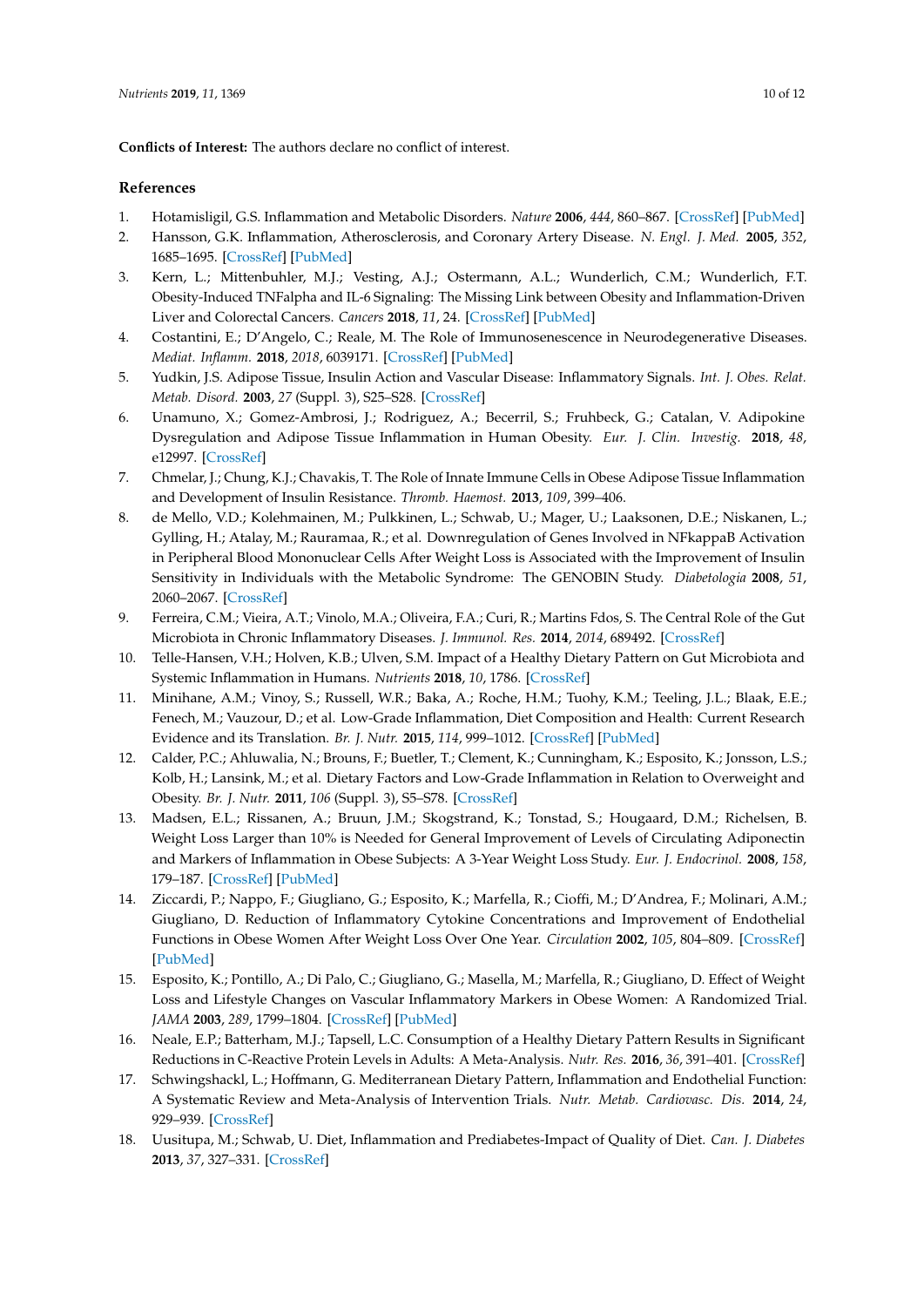- <span id="page-10-17"></span><span id="page-10-15"></span><span id="page-10-14"></span><span id="page-10-13"></span><span id="page-10-12"></span><span id="page-10-0"></span>19. Kaluza, J.; Harris, H.; Melhus, H.; Michaelsson, K.; Wolk, A. Questionnaire-Based Anti-Inflammatory Diet Index as a Predictor of Low-Grade Systemic Inflammation. *Antioxid. Redox Signal.* **2018**, *28*, 78–84. [\[CrossRef\]](http://dx.doi.org/10.1089/ars.2017.7330)
- <span id="page-10-18"></span><span id="page-10-1"></span>20. Kolehmainen, M.; Ulven, S.M.; Paananen, J.; de Mello, V.; Schwab, U.; Carlberg, C.; Myhrstad, M.; Pihlajamaki, J.; Dungner, E.; Sjolin, E.; et al. Healthy Nordic Diet Downregulates the Expression of Genes Involved in Inflammation in Subcutaneous Adipose Tissue in Individuals with Features of the Metabolic Syndrome. *Am. J. Clin. Nutr.* **2015**, *101*, 228–239. [\[CrossRef\]](http://dx.doi.org/10.3945/ajcn.114.092783)
- <span id="page-10-19"></span><span id="page-10-2"></span>21. De Mello, V.D.; Kolehmanien, M.; Schwab, U.; Pulkkinen, L.; Uusitupa, M. Gene Expression of Peripheral Blood Mononuclear Cells as a Tool in Dietary Intervention Studies: What do we Know so Far? *Mol. Nutr. Food Res.* **2012**, *56*, 1160–1172. [\[CrossRef\]](http://dx.doi.org/10.1002/mnfr.201100685) [\[PubMed\]](http://www.ncbi.nlm.nih.gov/pubmed/22610960)
- <span id="page-10-3"></span>22. Kanerva, N.; Kaartinen, N.E.; Rissanen, H.; Knekt, P.; Eriksson, J.G.; Saaksjarvi, K.; Sundvall, J.; Mannisto, S. Associations of the Baltic Sea Diet with Cardiometabolic Risk Factors—A Meta-Analysis of Three Finnish Studies. *Br. J. Nutr.* **2014**, *112*, 616–626. [\[CrossRef\]](http://dx.doi.org/10.1017/S0007114514001159)
- <span id="page-10-20"></span><span id="page-10-4"></span>23. Kanerva, N.; Loo, B.M.; Eriksson, J.G.; Leiviska, J.; Kaartinen, N.E.; Jula, A.; Mannisto, S. Associations of the Baltic Sea Diet with Obesity-Related Markers of Inflammation. *Ann. Med.* **2014**, *46*, 90–96. [\[CrossRef\]](http://dx.doi.org/10.3109/07853890.2013.870020) [\[PubMed\]](http://www.ncbi.nlm.nih.gov/pubmed/24447090)
- <span id="page-10-16"></span><span id="page-10-5"></span>24. Uusitupa, M.; Hermansen, K.; Savolainen, M.J.; Schwab, U.; Kolehmainen, M.; Brader, L.; Mortensen, L.S.; Cloetens, L.; Johansson-Persson, A.; Onning, G.; et al. Effects of an Isocaloric Healthy Nordic Diet on Insulin Sensitivity, Lipid Profile and Inflammation Markers in Metabolic Syndrome—A Randomized Study (SYSDIET). *J. Intern. Med.* **2013**, *274*, 52–66. [\[CrossRef\]](http://dx.doi.org/10.1111/joim.12044) [\[PubMed\]](http://www.ncbi.nlm.nih.gov/pubmed/23398528)
- <span id="page-10-6"></span>25. Fritzen, A.M.; Lundsgaard, A.M.; Jordy, A.B.; Poulsen, S.K.; Stender, S.; Pilegaard, H.; Astrup, A.; Larsen, T.M.; Wojtaszewski, J.F.; Richter, E.A.; et al. New Nordic Diet-Induced Weight Loss is Accompanied by Changes in Metabolism and AMPK Signaling in Adipose Tissue. *J. Clin. Endocrinol. Metab.* **2015**, *100*, 3509–3519. [\[CrossRef\]](http://dx.doi.org/10.1210/jc.2015-2079) [\[PubMed\]](http://www.ncbi.nlm.nih.gov/pubmed/26126206)
- <span id="page-10-7"></span>26. Adamsson, V.; Reumark, A.; Fredriksson, I.B.; Hammarstrom, E.; Vessby, B.; Johansson, G.; Riserus, U. Effects of a Healthy Nordic Diet on Cardiovascular Risk Factors in Hypercholesterolaemic Subjects: A Randomized Controlled Trial (NORDIET). *J. Intern. Med.* **2011**, *269*, 150–159. [\[CrossRef\]](http://dx.doi.org/10.1111/j.1365-2796.2010.02290.x) [\[PubMed\]](http://www.ncbi.nlm.nih.gov/pubmed/20964740)
- <span id="page-10-8"></span>27. Jobs, E.; Adamsson, V.; Larsson, A.; Jobs, M.; Nerpin, E.; Ingelsson, E.; Arnlov, J.; Riserus, U. Influence of a Prudent Diet on Circulating Cathepsin S in Humans. *Nutr. J.* **2014**, *13*, 84. [\[CrossRef\]](http://dx.doi.org/10.1186/1475-2891-13-84) [\[PubMed\]](http://www.ncbi.nlm.nih.gov/pubmed/25128296)
- <span id="page-10-9"></span>28. Poulsen, S.K.; Due, A.; Jordy, A.B.; Kiens, B.; Stark, K.D.; Stender, S.; Holst, C.; Astrup, A.; Larsen, T.M. Health Effect of the New Nordic Diet in Adults with Increased Waist Circumference: A 6-Mo Randomized Controlled Trial. *Am. J. Clin. Nutr.* **2014**, *99*, 35–45. [\[CrossRef\]](http://dx.doi.org/10.3945/ajcn.113.069393) [\[PubMed\]](http://www.ncbi.nlm.nih.gov/pubmed/24257725)
- <span id="page-10-10"></span>29. De Mello, V.D.; Schwab, U.; Kolehmainen, M.; Koenig, W.; Siloaho, M.; Poutanen, K.; Mykkanen, H.; Uusitupa, M. A Diet High in Fatty Fish, Bilberries and Wholegrain Products Improves Markers of Endothelial Function and Inflammation in Individuals with Impaired Glucose Metabolism in a Randomised Controlled Trial: The Sysdimet Study. *Diabetologia* **2011**, *54*, 2755–2767. [\[CrossRef\]](http://dx.doi.org/10.1007/s00125-011-2285-3)
- <span id="page-10-11"></span>30. Myhrstad, M.C.W.; de Mello, V.D.; Dahlman, I.; Kolehmainen, M.; Paananen, J.; Rundblad, A.; Carlberg, C.; Olstad, O.K.; Pihlajamaki, J.; Holven, K.B.; et al. Healthy Nordic Diet Modulates the Expression of Genes Related to Mitochondrial Function and Immune Response in Peripheral Blood Mononuclear Cells from Subjects with Metabolic Syndrome-A SYSDIET Sub-Study. *Mol. Nutr. Food Res.* **2019**, e1801405. [\[CrossRef\]](http://dx.doi.org/10.1002/mnfr.201801405)
- <span id="page-10-21"></span>31. Joosten, M.M.; Witkamp, R.F.; Hendriks, H.F. Alterations in Total and High-Molecular-Weight Adiponectin After 3 Weeks of Moderate Alcohol Consumption in Premenopausal Women. *Metabolism* **2011**, *60*, 1058–1063. [\[CrossRef\]](http://dx.doi.org/10.1016/j.metabol.2011.01.001) [\[PubMed\]](http://www.ncbi.nlm.nih.gov/pubmed/21353262)
- <span id="page-10-22"></span>32. Tian, Y.; Liimatainen, J.; Alanne, A.L.; Lindstedt, A.; Liu, P.; Sinkkonen, J.; Kallio, H.; Yang, B. Phenolic Compounds Extracted by Acidic Aqueous Ethanol from Berries and Leaves of Different Berry Plants. *Food Chem.* **2017**, *220*, 266–281. [\[CrossRef\]](http://dx.doi.org/10.1016/j.foodchem.2016.09.145) [\[PubMed\]](http://www.ncbi.nlm.nih.gov/pubmed/27855899)
- <span id="page-10-23"></span>33. Kolehmainen, M.; Mykkanen, O.; Kirjavainen, P.V.; Leppanen, T.; Moilanen, E.; Adriaens, M.; Laaksonen, D.E.; Hallikainen, M.; Puupponen-Pimia, R.; Pulkkinen, L.; et al. Bilberries Reduce Low-Grade Inflammation in Individuals with Features of Metabolic Syndrome. *Mol. Nutr. Food Res.* **2012**, *56*, 1501–1510. [\[CrossRef\]](http://dx.doi.org/10.1002/mnfr.201200195) [\[PubMed\]](http://www.ncbi.nlm.nih.gov/pubmed/22961907)
- <span id="page-10-24"></span>34. Adamsson, V.; Reumark, A.; Marklund, M.; Larsson, A.; Riserus, U. Role of a Prudent Breakfast in Improving Cardiometabolic Risk Factors in Subjects with Hypercholesterolemia: A Randomized Controlled Trial. *Clin. Nutr.* **2015**, *34*, 20–26. [\[CrossRef\]](http://dx.doi.org/10.1016/j.clnu.2014.04.009) [\[PubMed\]](http://www.ncbi.nlm.nih.gov/pubmed/24814382)